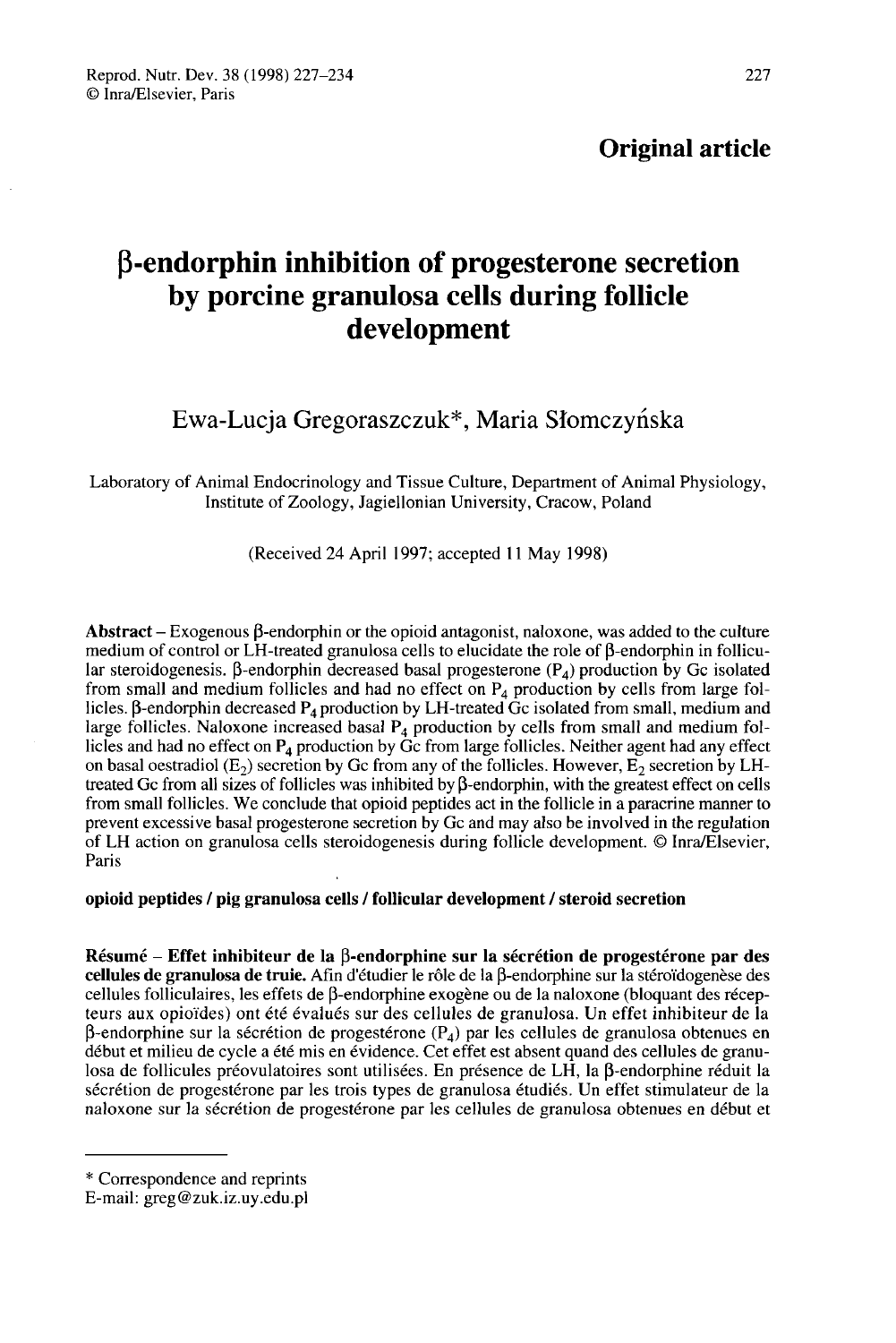milieu de cycle a également été mis en évidence, effet qui disparaît pour les cellules obtenues dans les follicules préovulatoires. En absence de LH, ni la  $\beta$ -endorphine ni la naloxone n'affectent la sécrétion d'œstradiol par les trois types de cellules de granulosa. Ces travaux démontrent le rôle important de la  $\beta$ -endorphine en tant que facteur prévenant une sécrétion excessive de progestérone par la granulosa et l'interaction existant entre la présence de LH et ces composés sur la stéréoïdogenèse. © lnra/Elsevier, Paris

#### opioïdes / granulosa / oestradiol / progestérone

#### 1. INTRODUCTION

Regulation of reproductive mechanism is mediated in part by the action of opioid peptides, which may operate at multiple physiological levels. Recent studies have indicated that proopiomelanocortin (POMC)-mRNA-containing cells are present in antral follicles, corpus luteum and the interstitial compartment [ 16]. Opioid receptors have been detected in the uterus [1], placenta [20] and in Sertoli cell cultures [4, 7]. Although POMC-mRNA is present in the ovaries, and functional roles of POMC-derived peptides have been described  $[5, 8, 12, 19, 21]$ , the relatively low concentration of opioid peptides in reproductive tissue suggests a predominant paracrine or autocrine role within the ovary [11, 13, 14]. Hamada et al. [11] demonstrated that the number of  $(^{3}[H]$ -naloxone)present in the ovaries, and functional roles<br>of POMC-derived peptides have been des-<br>cribed [5, 8, 12, 19, 21], the relatively low<br>concentration of opioid peptides in repro-<br>ductive tissue suggests a predominant<br>paracrine specific binding sites in porcine granulosa cells decreases during follicular maturation. There are, however, no detailed studies on the direct effect of exogenous opioid peptides on steroidogenesis of granulosa cells dependent on follicular maturation. The aim of this study was to investigate the physiological role of  $\beta$ -endorphin in follicular development.

#### 2. MATERIAL AND METHODS

#### 2.1. Tissue preparation and culture

Porcine ovaries were obtained from a slaughterhouse. Granulosa cells (Gc) from small (4-6 days of the oestrus cycle), medium (10-12 days of the oestrus cycle) and large preovulatory (16-18 days of the oestrus cycle) follicles were isolated according to Stoklosowa et al. [ 18]. The first step in cell harvesting involved cutting the follicular wall with iris scissors. Granulosa cells were then obtained by scraping them off the follicular wall with a platinum loop. This process was repeated several times and the cells transferred to culture medium. Cells from freshly excised follicles from 3–5 animals at the same phase of the oes-<br>trous were pooled. The granulosa cell yield trous were pooled. The granulosa cell yield<br>was  $7.5 \times 10^5$  cells from small follicles,  $1.3 \times 10^6$ <br> $10^6$  cells from medium follicles and  $1.5 \times 10^6$ cells from large follicles. The effect of  $\beta$ -endorphin (BE) on basal and LH-stimulated progesterone and estradiol production by these cells was then determined. Cells were plated (24-well plate, Nunc) in I mL fresh M 199 medium containing 10 % calf serum and incubated at 37 °C (95 % air/5 % CO<sub>2</sub>, 100 % humidity) overnight (16 h) with 1 000 ng BE  $\pm$ 100 ng LH. Five doses of BE (0.1, 1, 10, 100 and I 000 ng) were tested. The effect of the opioid peptide antagonist naloxone on progesterone and oestradiol production was investigated in cells incubated for 24 h with  $100 \mu M$ naloxone  $\pm$  100 ng LH. The culture medium was assayed after 24 h for progesterone and oestradiol by RIA.

#### 2.2. Steroid analysis

A radioimmunoassay was used for both progesterone and oestradiol [18].

#### 2.2.1. Progesterone assay

A highly specific antibody directed against  $11\alpha$ -hydroxy-progesterone hemisuccinate, cou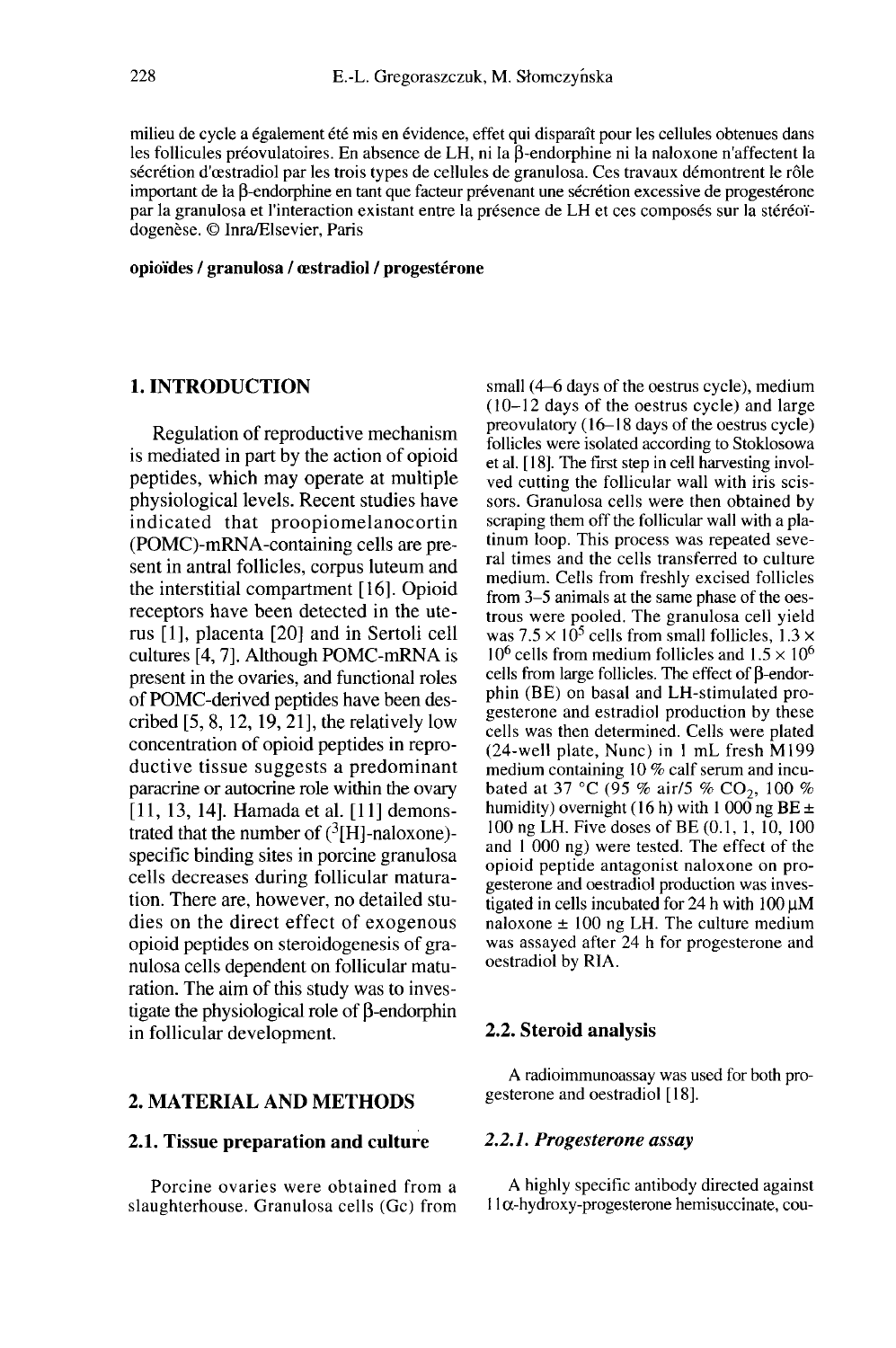pled to bovine serum albumin (BSA) was raised in rabbits. The cross-reaction level with pregnenolone was 2.9 %. The other steroids tested showed a cross-reaction level below I %.  $(1,2,6,7<sup>-3</sup>H)$  progesterone (Radiochemical Centre, Amersham, UK), was used as the tracer (80 Ci/mmol). The detection limit of the assay was 50 pg. The coefficient of variation of the assay was below 1.5 % and below 2.5 % between assays.

#### 2.2.2. Oestradiol assay

A highly specific antibody directed against oestradiol 17ß.-6-oxime-BSA antigen was raised in rabbits. It gave negligible cross-reaction with oestrone  $(0.8 \%)$ , oestriol  $(0.8 \%)$ and 16-keto-oestradiol 17 $\beta$  (1 %). The other steroids tested gave a cross-reaction level below 0.001 %. (2,4,6,7,16,17-3H) oestradiol (Radiochemical Centre, Amersham, UK), was used as the tracer (140 Ci/mmol). The detection limit of the assay was 5 pg. The coefficient of variation of the assay was below 7.5 % and below 8 % between assays.

#### 2.3. Statistical analysis

All data points are expressed as the mean ± SE, from at least three separate experiments  $(n = 3)$  each in triplicate. Significant differences in steroid concentration between control and experimental groups at different stages of follicular development, were compared by analysis of variance and Duncan's new multiple range test.

#### 3. RESULTS

The dose response curve of progeste rone and oestradiol secretion by granulosa cells isolated from follicles of the three different sizes under the influence of BE is given in *figure 1*. The greatest inhibitory effect on progesterone secretion was observed in cells from small  $(P < 0.001)$ and medium ( $P < 0.05$ ) follicles to which 1 000 ng BE had been added. BE had no effect on oestradiol secretion by any of the three cell types investigated.



Figure 1. Dose response curve of progesterone and oestradiol secretion under the influence of  $\beta$ -endorphin. SF, small follicles; MF, medium follicles, LF, large follicles. \*P < 0.05; \*\*P < 0.01; \*\*\* $P < 0.001$ .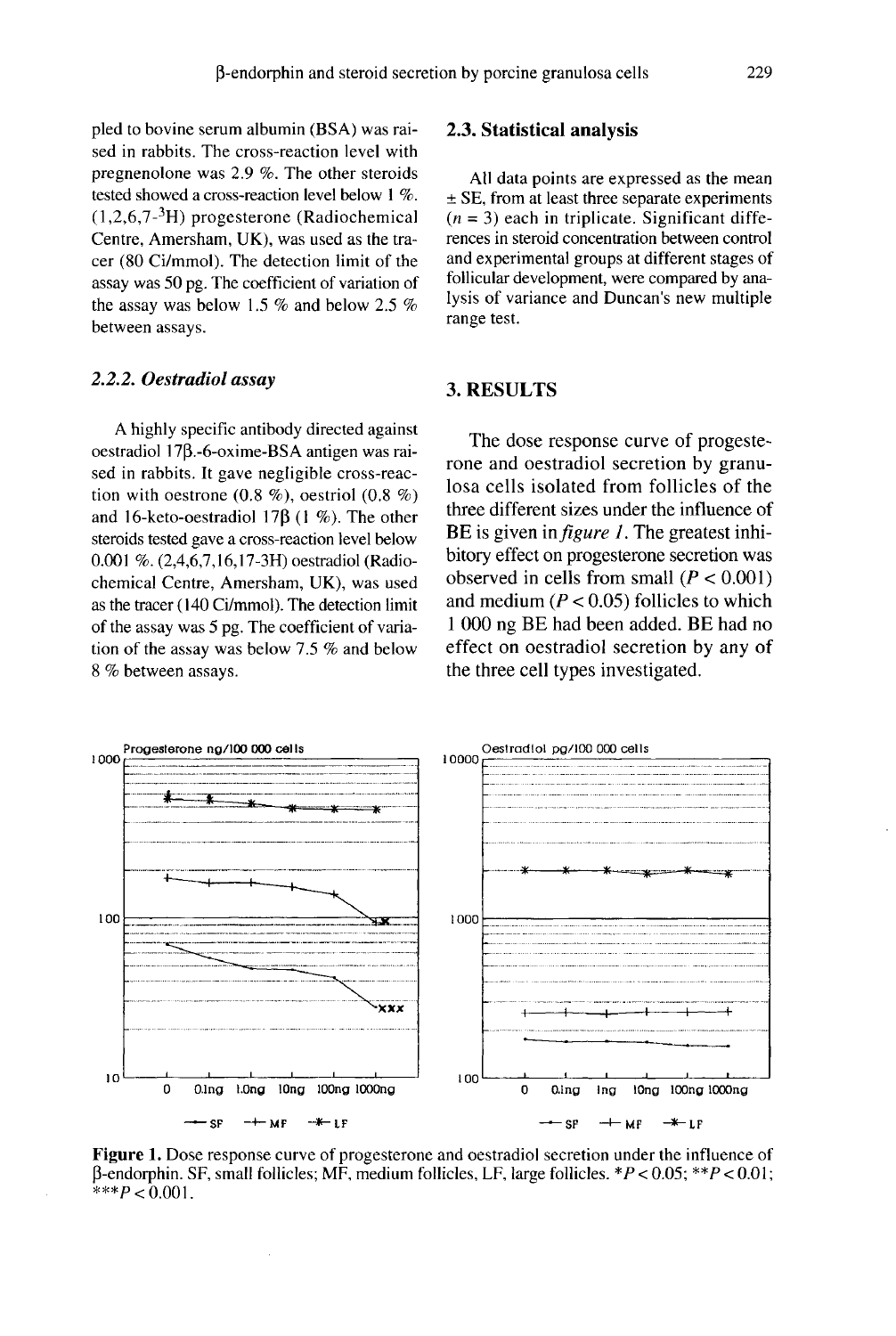### 3.1. Effect of  $\beta$ -endorphin (BE) on progesterone production by granulosa cells

In the absence of LH, 1 000 ng/mL BE significantly decreased progesterone production by cells isolated from small follicles  $(27.2 \pm 0.71$  ng versus  $68.0 \pm 1.41$  ng/ $10^5$ cells in control;  $P < 0.001$ ) and medium follicles (117 ± 0.5 ng versus 178 ± 5.0 ng/10<sup>5</sup> cells in control;  $P < 0.01$ ). It did not effect progesterone production by cells isolated from large follicles (figure 2a).

In the presence of 100 ng LH (LH-treated cells), BE significantly decreased progesterone production by cells isolated from small follicles  $(56.2 \pm 0.71$  ng versus 109 gesterone production by cells isolated from<br>small follicles  $(56.2 \pm 0.71$  ng versus 109<br> $\pm 0.5$  ng/10<sup>5</sup> cells in cells in LH-treated<br>cells:  $P < 0.001$ ) whereas the effect of BE cells;  $P < 0.001$ ) whereas the effect of BE on cells isolated from medium (168.2  $\pm$  $\pm$  0.5 ng/10<sup>5</sup> cells in cells in LH-treated<br>cells;  $P < 0.001$ ) whereas the effect of BE<br>on cells isolated from medium (168.2  $\pm$ <br>5.6 ng versus 212.0  $\pm$  3.5 ng/10<sup>5</sup> cells in LH-treated cells;  $P < 0.01$ ) and large follicles  $(607.0 \pm 4.8 \text{ ng versus } 778 \pm 3.9)$ LH-treated cells;  $P < 0.01$ ) and large follicles  $(607.0 \pm 4.8 \text{ ng}$  versus  $778 \pm 3.9 \text{ ng}/10^5$  cells in LH-treated cells;  $P < 0.01$ ) was less pronounced (*figure 2b*).

#### 3.2. Effect of naloxone on progesterone production by granulosa cells

In the absence of LH, the addition of naloxone to the culture medium increased progesterone production by cells isolated from small (99.2  $\pm$  2.1 ng versus 68.0  $\pm$ progesterone production by cells isolated<br>from small (99.2  $\pm$  2.1 ng versus 68.0  $\pm$ <br>1.41 ng/10<sup>5</sup> cells in control;  $P < 0.01$ )<br>and medium (227  $\pm$  5.9 ng versus 178  $\pm$ and medium (227  $\pm$  5.9 ng versus 178  $\pm$ 1.41 ng/10<sup>5</sup> cells in control;  $P < 0.01$ ) licles but not large follicles (555  $\pm$  1.5 ng<br>versus 558  $\pm$  2.5 ng/10<sup>5</sup> cells in control) 5.0 ng/10<sup>5</sup> cells in control;  $P < 0.01$ ) fol-( $figure 2a$ ). In the presence of LH the addition of naloxone had no effect on progesterone secretion by the three cell types investigated (figure 2b).

## 3.3. Effect of BE on oestradiol .production by granulosa cells

The addition of BE to the culture medium had no effect on basal oestradiol secretion by the three cell types investigated (*figure 3a*). BE drastically decreased oestradiol secretion by LH-treated cells iso-<br>lated from small follicles (87.5 ± 1.6 pg<br>versus  $170 \pm 5.07$  pg/10<sup>5</sup> cells in control;<br> $P < 0.001$ ) and to a lesser but statistically  $P < 0.001$ ) and to a lesser but statistically significant extent by LH-treated cells isolated from medium  $(221.0 \pm 2.7)$  pg versus 278 ± 3.1 pg/10<sup>5</sup> cells in control;  $\tilde{P}$  < 0.01)<br>and large follicles (1 675 ± 5.7 pg versus<br>1 889 ± 1.9 pg/10<sup>5</sup> cells in control;  $P$  < 0.01)<br>(*figure 3b*). and large follicles (1 675  $\pm$  5.7 pg versus<br>1 889  $\pm$  1.9 pg/10<sup>5</sup> cells in control; *P* < 0.01) (figure 3b).

#### 3.4. Effect of naloxone on cestradiol production by granulosa cells

The addition of naloxone to the culture medium had no effect on the basal oestradiol secretion by the cell types investigated, or on the synthesis of oestradiol by LH-treated cells (figure 3a, b).

#### 4. DISCUSSION

Studies on  $\beta$ -endorphin synthesis and release during the oestrous cycle suggest that it exerts an autocrine or paracrine effect on the ovary [13, 14]. The effect of exogenous BE on progesterone and oestradiol production by granulosa cells isolated from small, medium and large preovulatory follicles was investigated in this study to obtain a clearer understanding of endogenous opioid peptides in follicular function. The action of the opioid antagonist naloxone was also analysed. The data indicate that  $\beta$ -endorphin decreases basal progesterone production by Gc isolated from small and medium follicles but has no effect on progesterone production by cells from large follicles. Naloxone increases basal progesterone production by cells from small and medium sized follicles but has no effect on progesterone production by Gc from large follicles. Data on POMC-mRNA-containing cells also suggest a paracrine role of opiopeptides in the ovary. Sanders et al. [16] showed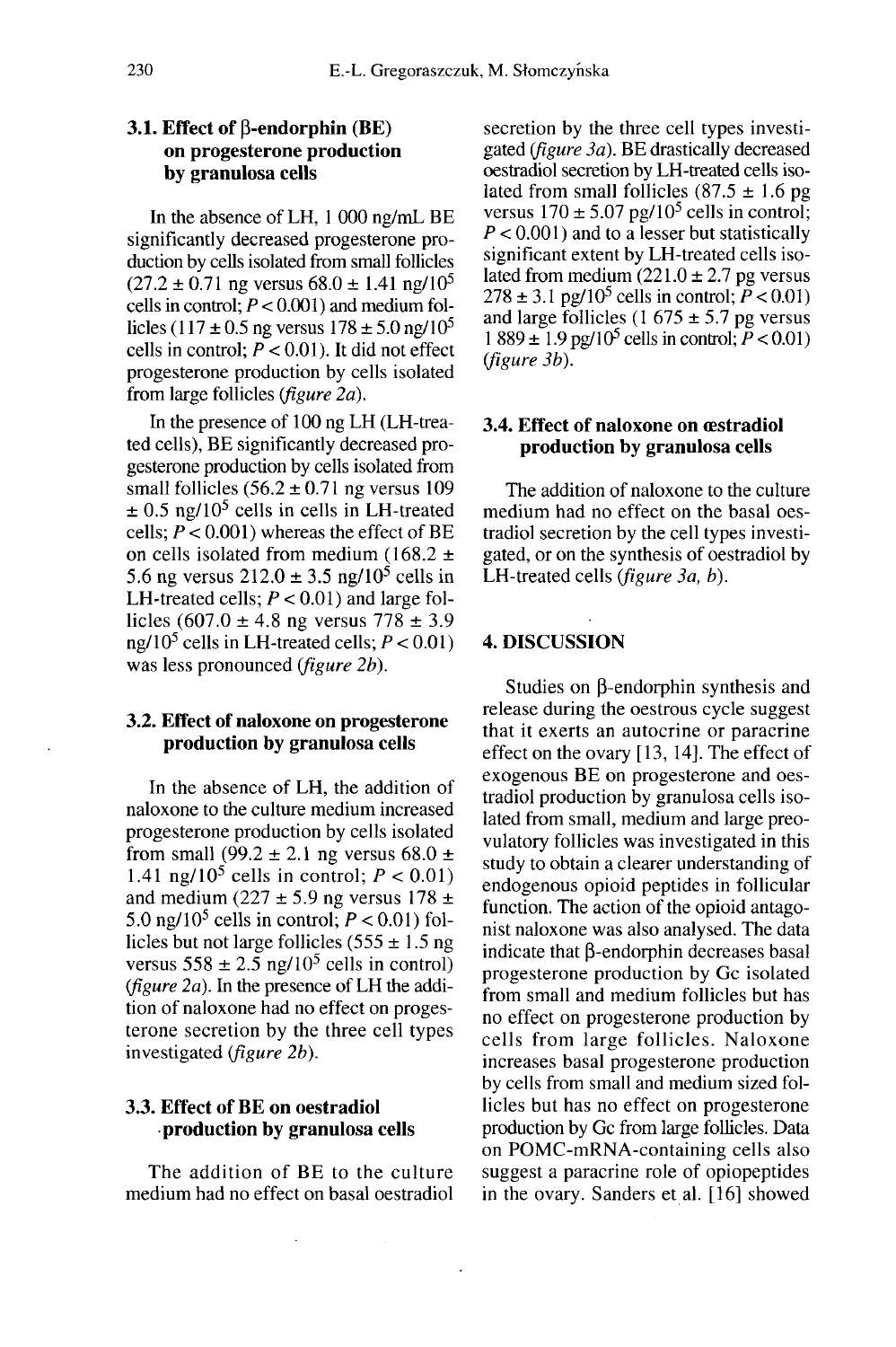

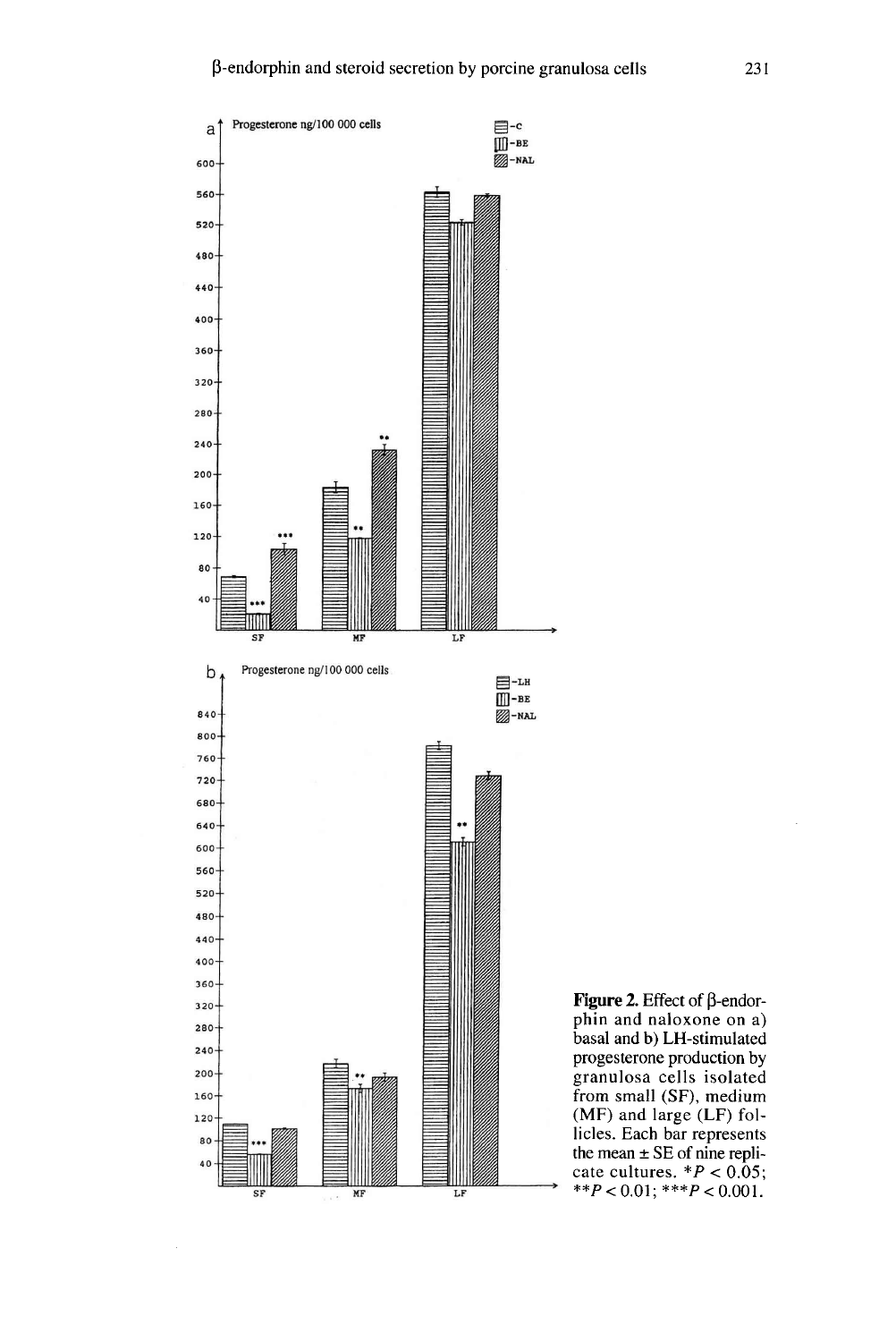



**Figure 3.** Effect of  $\beta$ -endorphin and naloxone on a) basal and b) LH-stimulated oestradiol production by granulosa cells isolated from small (SF), medium (MF) and large (LF) follicles. Each bar represents the mean  $\pm$  SE of nine replicate cultures.  $*P < 0.05$ ; \*\* $P < 0.01$ ; \*\*\* $P < 0.001$ .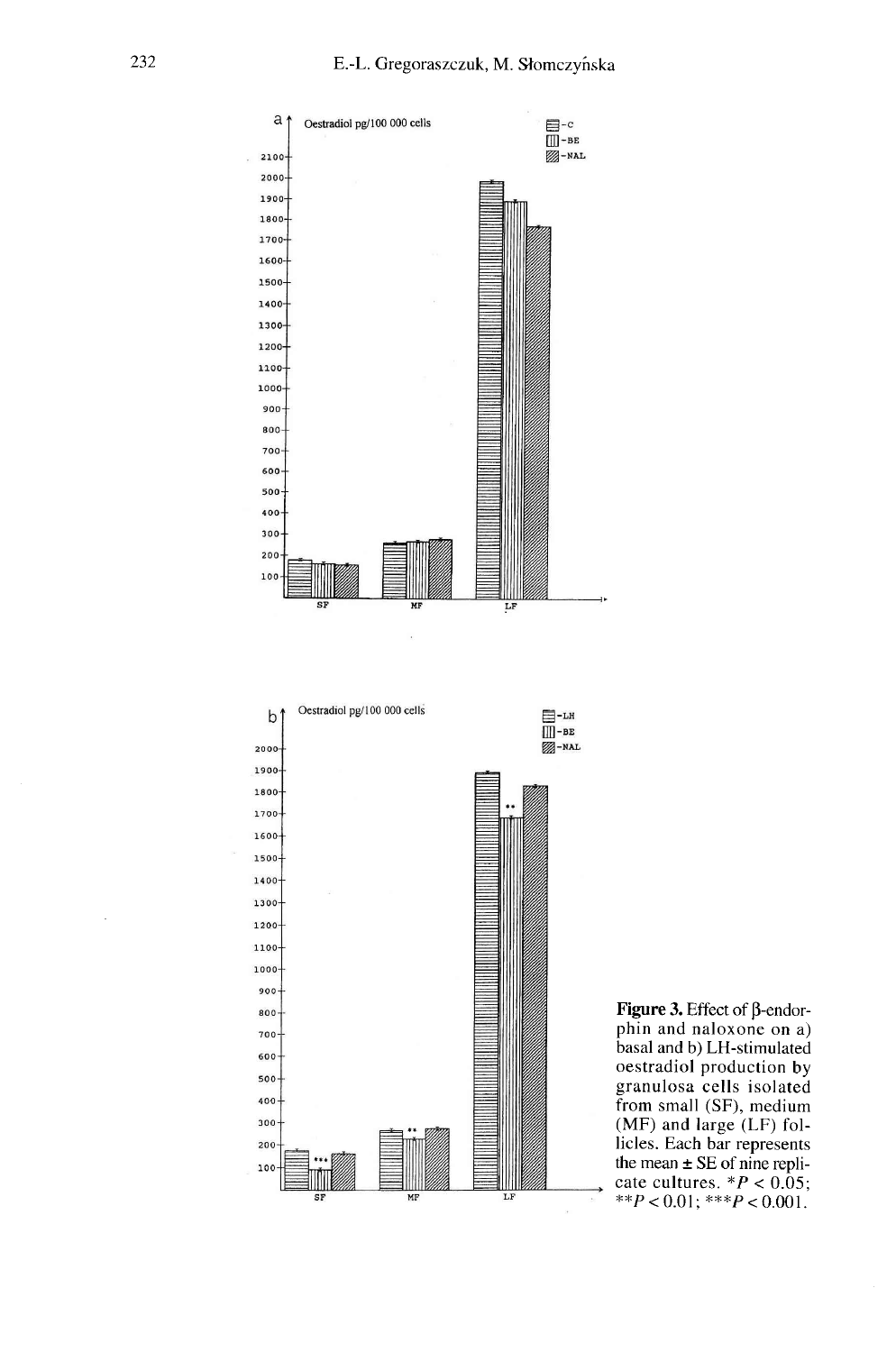that the number of POMC-mRNA-containing cells in the rat, increased during follicular development; however, their ovarian distribution suggested that the labelled cells could be non-endocrine, possibly white blood cells. A paracrine function of POMC-derived peptides in the rat testis has been suggested by Bardin et al. [2] and Chen et al. [6]. Gerendai et al. [9] suggested that B-endorphin inhibits Sertoli cell function during early testicular development. Bovine studies by Varsano et al. [21] suggested that opioid peptides may act as a 'switch' in steroidogenesis of the large luteal cells, preventing excessive basal progesterone synthesis. In contrast to<br>results of Kato et al. [12] on rat luteal cells, we reported that in gilts BE alone alters ovarian steroidogenesis. This effect is only observed in small and medium follicles and is consistent with the decrease in number of specific ( $\left[\begin{array}{c}3H\end{array}\right]$  naloxone) binding sites in porcine granulosa cells, during follicular maturation, demonstrated by Hamada et al. [ I I].

Our results are also consistent with the general view that the action of the opiate receptor antagonist naloxone is dependent on the gonadal steroid environment of the animal [3]. Opioid peptides may be involved in follicular development, in the modulation of gonadotropin action on the ovary or in the organization of the extracellular matrix. In LH-treated cells, BE decreases progesterone and oestradiol production by Gc isolated from all three follicular types. Since the addition of LH to the culture medium increased progeste rone secretion by granulosa cells from all the follicles investigated, it is conceivable that the concentration of progestrone was sufficiently high to inhibit oestradiol secretion. Some authors [10, 17] have suggested that progesterone blocks follicular growth by a direct inhibition of oestradiol synthesis. Our observations support the suggestion of Sanders et al. [16] that opioid peptides are involved in follicular development for example in the modulation of gonadotropin action. It is conceivable that steroid hormones act in concert with opioid neuropeptides as modulators of the steroidogenic effect of other hormones, such as LH or FSH. The decrease in basal progesterone secretion by granulosa cells isolated from small and medium sized follicles and in progesterone secretion by LH-treated cells, suggests that intra-ovarian opioids have a paracrine effect responsible for the gradual transformation of follicles from the early stages of development to maturation. Further studies are required to elucidate the underlying mechanism.

In conclusion, our data support the relationship between porcine folliculogenesis and ovarian opioid peptides suggested by Hamada et al. [11], and suggest that opioid peptide is involved in the regulation of action of LH on granulosa cell steroidogenesis during follicular development.

#### ACKNOWLEDGEMENTS

We are indebted to Professor Stanislawa Stoklosowa for stimulating discussions and critical comments on the manuscript. The authors appreciate the assistance of Ms A. Walocha (MSc.), in steroid analysis. This work was supported by DS/IZ/98 and the SMA fund of the World Health Organisation, Special Programme of Research Development and Research Training in Human Reproduction.

### **REFERENCES**

- [1] Baraldi M., Giarre G., Faccinetti F., Genazzani A.R., Pregnancy related changes of opiate receptors identified in rat uterine membranes by  $3H$ -naloxone binding, Peptides 6 (1985)971-974.
- [2] Bardin C.W., Shaha C., MtherJ.P.,Salomon Y., Margioris A.N., Liotta A.S., Gerendai I., Chen C.L.C., Krieger D.T., Identification and possible function of pro-opiomelanocortinderived peptides in the testis, Ann. NY Acad. Sci. 438 (1984) 346-351.
- [3] Bhanot R., Wilkinson M., The inhibitory effect of opiates on gonadotropin secretion is dependent upon gonadal steroids, J. Endocrinol. 102 (1984) 133-141.